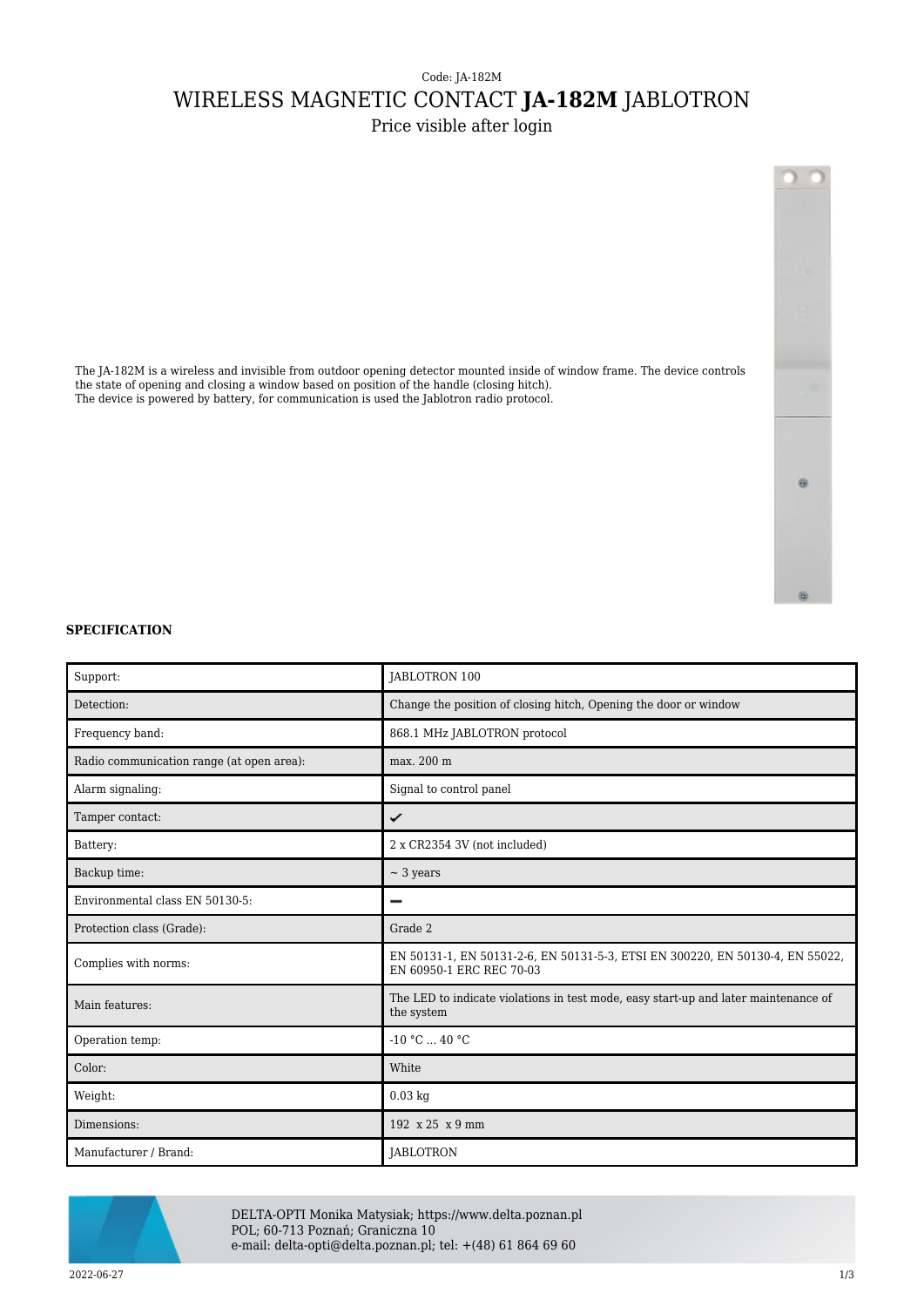## **PRESENTATION**



View after remove the cover:



Internal view after remove the cover (configuration jumpers):



Method of mounting:



DELTA-OPTI Monika Matysiak; https://www.delta.poznan.pl POL; 60-713 Poznań; Graniczna 10 e-mail: delta-opti@delta.poznan.pl; tel: +(48) 61 864 69 60

2022-06-27 2/3